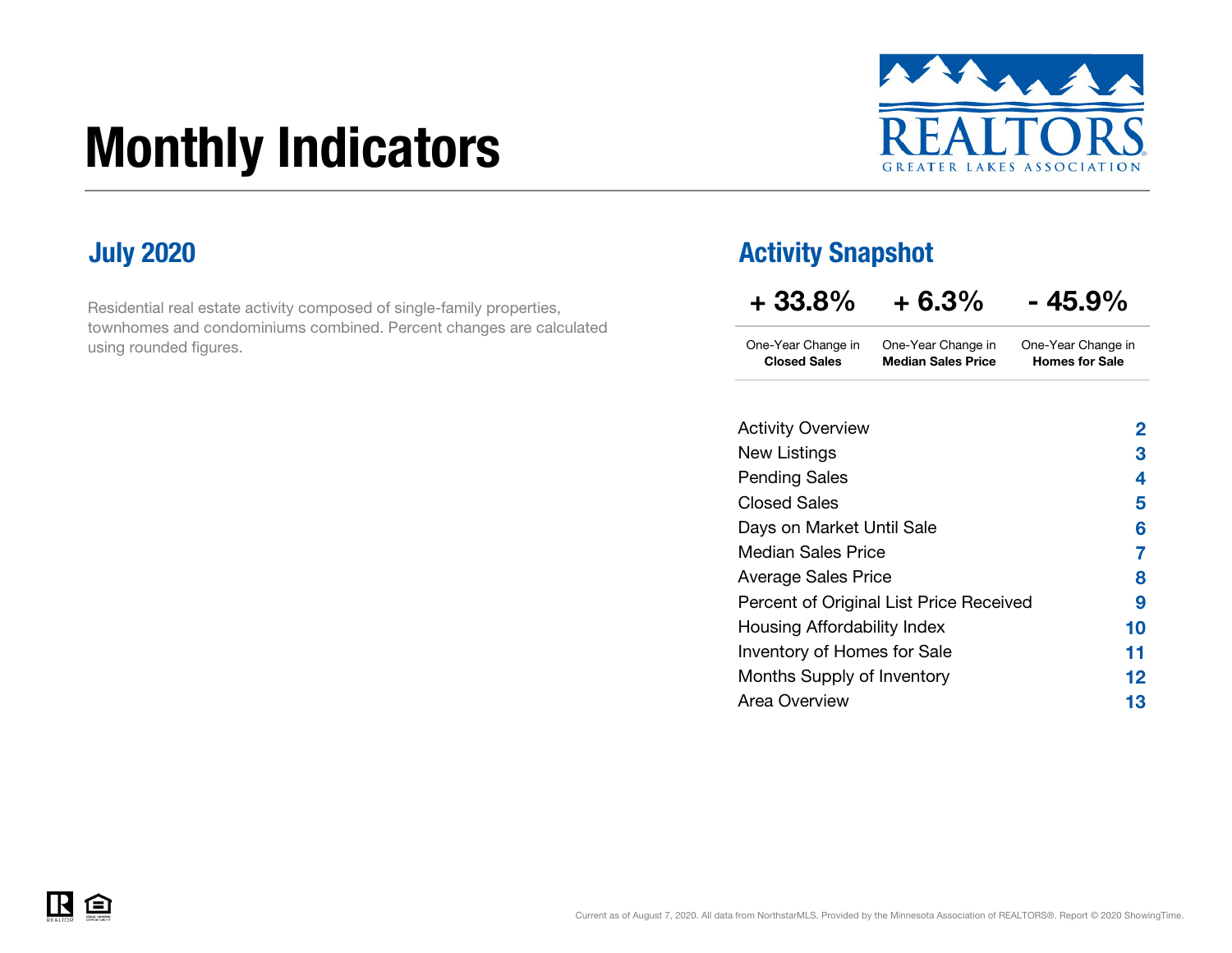### Activity Overview

Key metrics by report month and for year-to-date (YTD) starting from the first of the year.



| <b>Key Metrics</b>           | <b>Historical Sparkbars</b>                          | 7-2019    | 7-2020    | Percent Change |           | <b>YTD 2019 YTD 2020</b> | Percent Change |
|------------------------------|------------------------------------------------------|-----------|-----------|----------------|-----------|--------------------------|----------------|
| <b>New Listings</b>          | 7-2017<br>7-2019<br>7-2018<br>7-2020                 | 867       | 718       | $-17.2%$       | 5,009     | 4,279                    | $-14.6%$       |
| <b>Pending Sales</b>         | 7-2017<br>7-2018<br>7-2019                           | 583       | 800       | $+37.2%$       | 3,227     | 3,538                    | $+9.6%$        |
| <b>Closed Sales</b>          | 7-2017<br>7-2018<br>7-2019<br>7-2020                 | 591       | 791       | $+33.8%$       | 2,825     | 2,955                    | $+4.6%$        |
| <b>Days on Market</b>        | 7-2017<br>7-2018<br>7-2019                           | 58        | 68        | $+17.2%$       | 75        | 75                       | 0.0%           |
| <b>Median Sales Price</b>    | $\mathbf{r}$<br>7-2017<br>7-2018<br>7-2019<br>7-2020 | \$207,000 | \$220,000 | $+6.3%$        | \$194,000 | \$210,000                | $+8.2%$        |
| <b>Avg. Sales Price</b>      | 7-2017<br>7-2018<br>7-2019                           | \$235,145 | \$278,897 | $+18.6%$       | \$224,745 | \$247,209                | $+10.0%$       |
| Pct. of Orig. Price Received | 7-2017<br>7-2018<br>7-2019<br>7-2020                 | 96.1%     | 96.3%     | $+0.2%$        | 95.5%     | 95.6%                    | $+0.1%$        |
| <b>Affordability Index</b>   | 7-2018<br>7-2017<br>7-2019<br>7-2020                 | 134       | 138       | $+3.0%$        | 143       | 145                      | $+1.4%$        |
| <b>Homes for Sale</b>        | 7-2019<br>7-2017<br>7-2018<br>7-2020                 | 2,489     | 1,347     | $-45.9%$       |           |                          |                |
| <b>Months Supply</b>         | 7-2017<br>7-2018<br>7-2019<br>7-2020                 | 5.7       | 2.9       | $-49.1%$       |           |                          |                |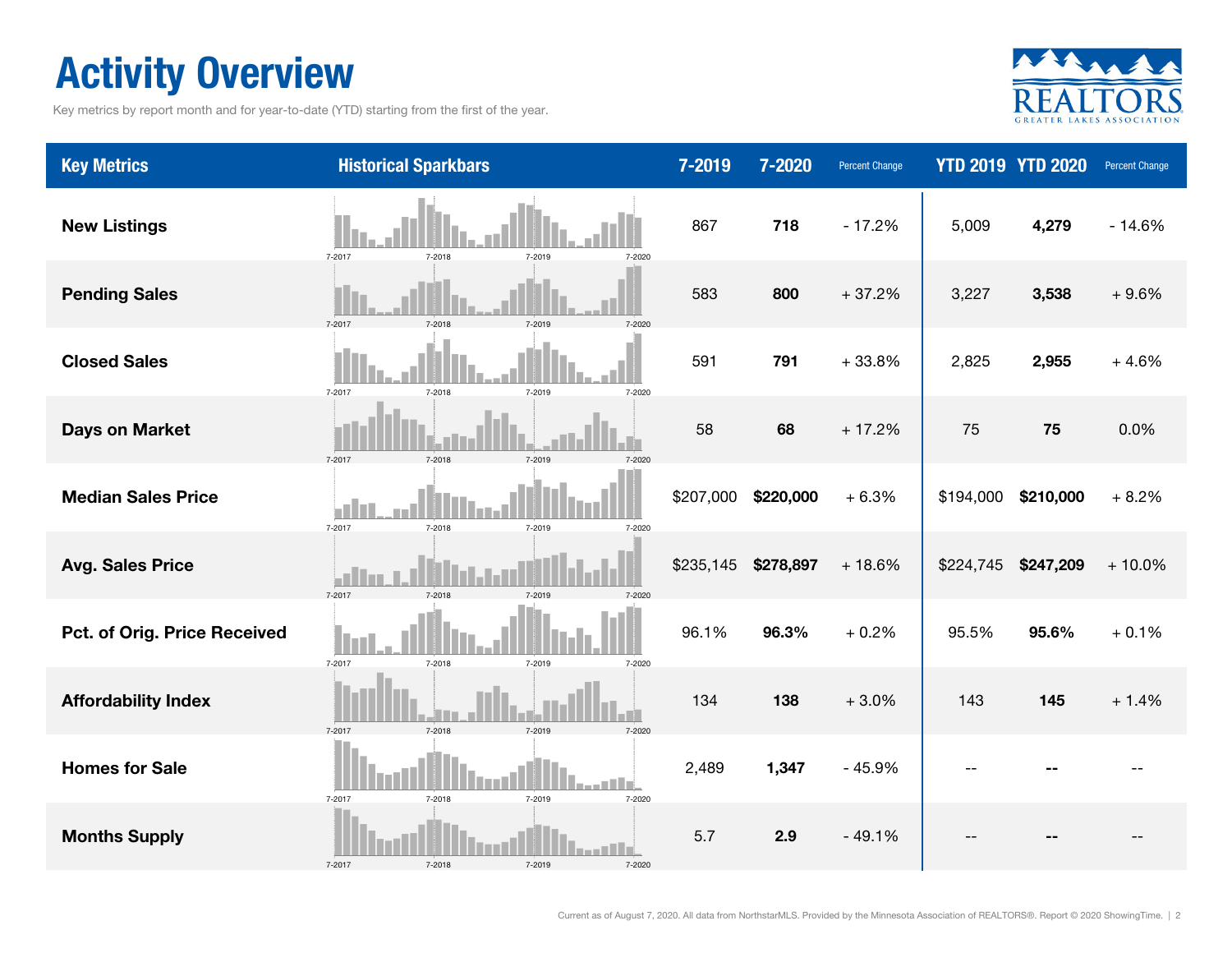### New Listings

A count of the properties that have been newly listed on the market in a given month.





| <b>New Listings</b> |     | <b>Prior Year</b> | <b>Percent Change</b> |
|---------------------|-----|-------------------|-----------------------|
| August 2019         | 745 | 777               | $-4.1%$               |
| September 2019      | 626 | 565               | $+10.8%$              |
| October 2019        | 490 | 456               | $+7.5%$               |
| November 2019       | 271 | 292               | $-7.2\%$              |
| December 2019       | 186 | 204               | $-8.8\%$              |
| January 2020        | 322 | 386               | $-16.6%$              |
| February 2020       | 407 | 409               | $-0.5\%$              |
| March 2020          | 630 | 586               | $+7.5%$               |
| April 2020          | 602 | 812               | $-25.9%$              |
| May 2020            | 819 | 991               | $-17.4%$              |
| June 2020           | 781 | 958               | $-18.5%$              |
| <b>July 2020</b>    | 718 | 867               | $-17.2\%$             |
| 12-Month Avg        | 550 | 609               | $-9.7\%$              |

#### Historical New Listings by Month

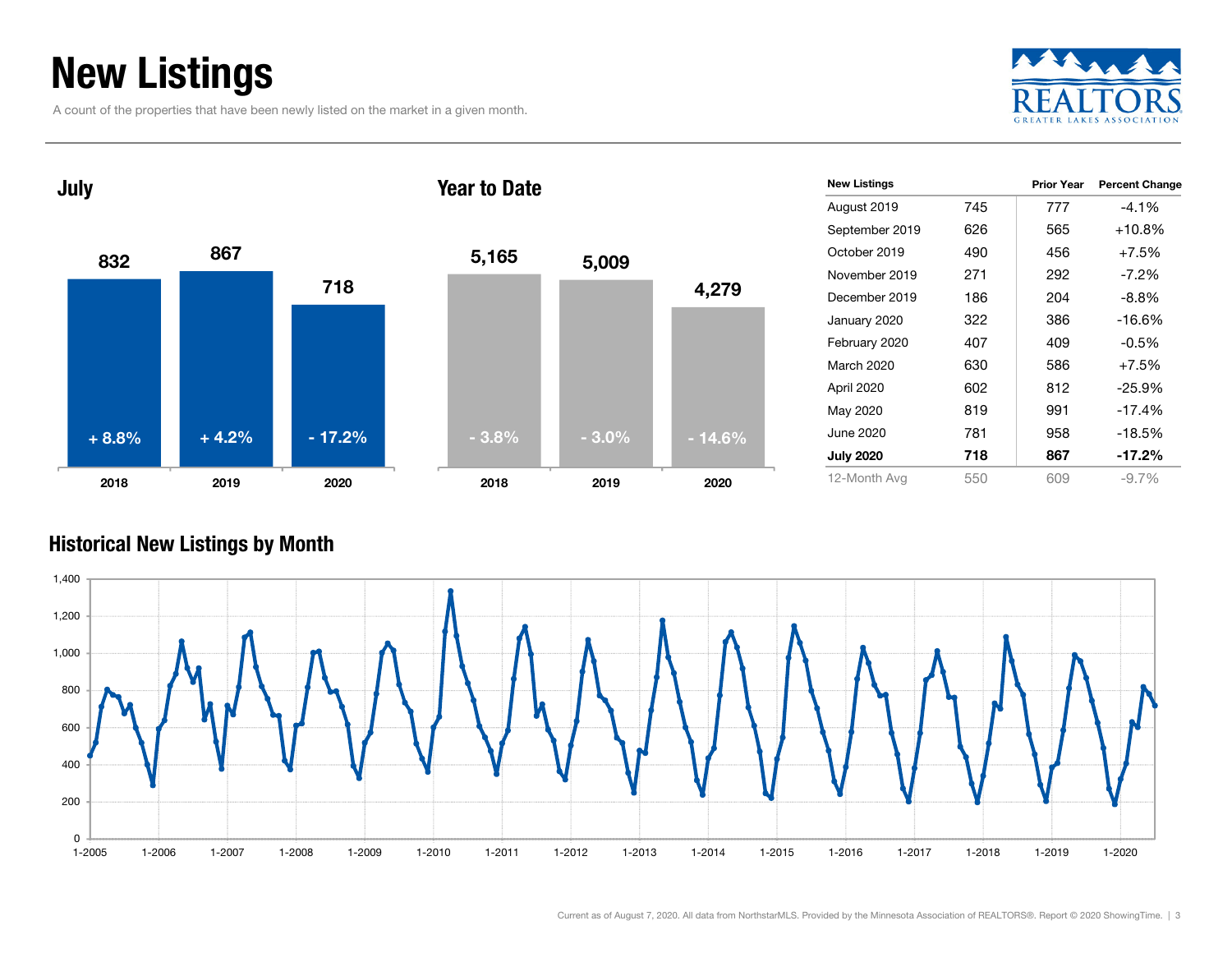### Pending Sales

A count of the properties on which offers have been accepted in a given month.





| <b>Pending Sales</b> |     | <b>Prior Year</b> | <b>Percent Change</b> |
|----------------------|-----|-------------------|-----------------------|
| August 2019          | 642 | 639               | $+0.5%$               |
| September 2019       | 517 | 447               | $+15.7%$              |
| October 2019         | 434 | 412               | $+5.3%$               |
| November 2019        | 292 | 313               | $-6.7\%$              |
| December 2019        | 227 | 246               | $-7.7\%$              |
| January 2020         | 256 | 243               | $+5.3%$               |
| February 2020        | 262 | 280               | -6.4%                 |
| March 2020           | 384 | 379               | $+1.3%$               |
| April 2020           | 409 | 511               | $-20.0\%$             |
| May 2020             | 640 | 585               | $+9.4%$               |
| June 2020            | 787 | 646               | $+21.8%$              |
| <b>July 2020</b>     | 800 | 583               | $+37.2%$              |
| 12-Month Avg         | 471 | 440               | $+7.0\%$              |

#### Historical Pending Sales by Month

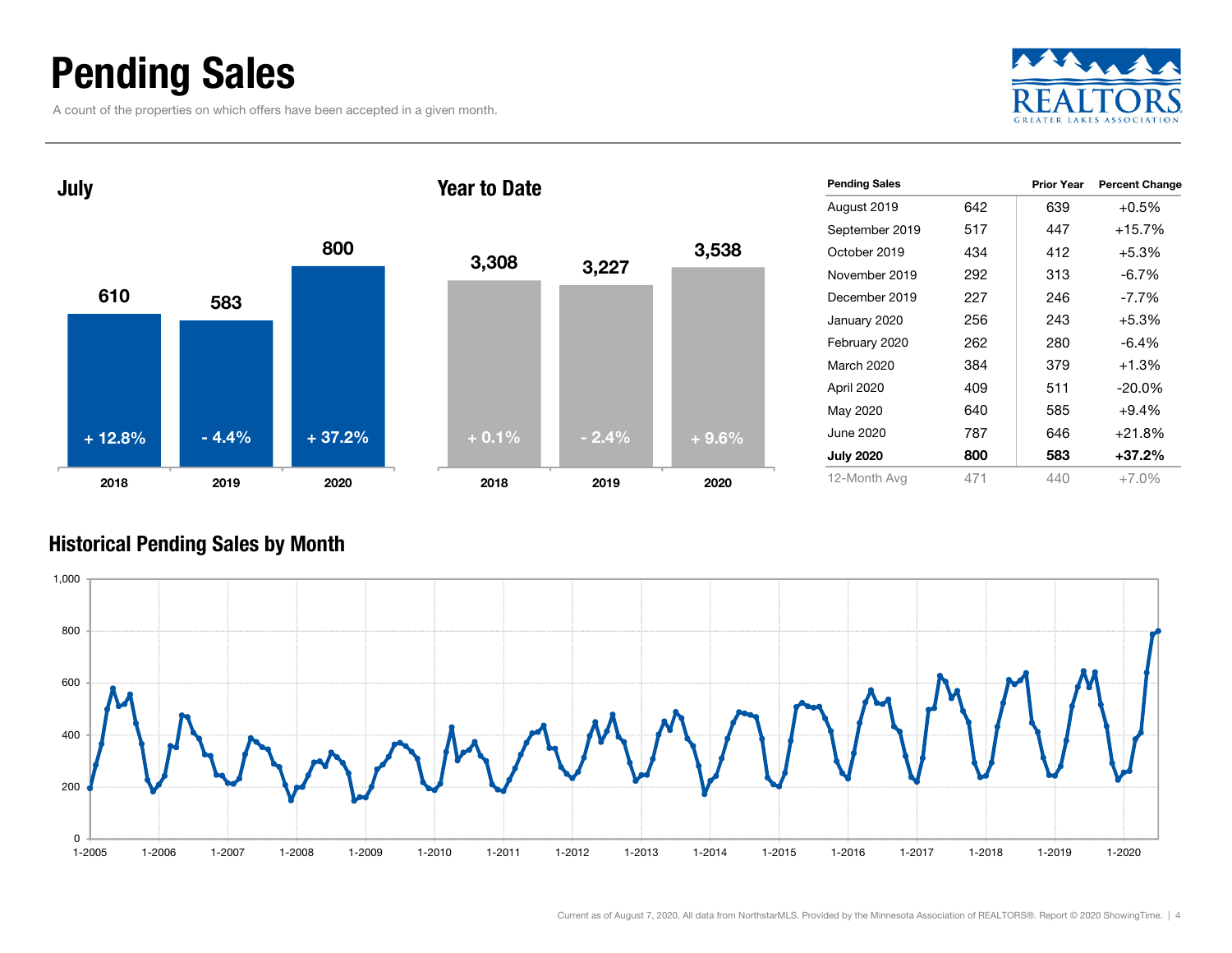### Closed Sales

A count of the actual sales that closed in a given month.





| <b>Closed Sales</b> |     | <b>Prior Year</b> | <b>Percent Change</b> |
|---------------------|-----|-------------------|-----------------------|
| August 2019         | 685 | 720               | -4.9%                 |
| September 2019      | 587 | 531               | $+10.5%$              |
| October 2019        | 519 | 525               | $-1.1\%$              |
| November 2019       | 428 | 397               | $+7.8%$               |
| December 2019       | 304 | 292               | $+4.1\%$              |
| January 2020        | 239 | 215               | $+11.2%$              |
| February 2020       | 192 | 227               | $-15.4%$              |
| March 2020          | 267 | 278               | $-4.0%$               |
| April 2020          | 331 | 351               | $-5.7%$               |
| May 2020            | 454 | 551               | $-17.6%$              |
| June 2020           | 681 | 612               | $+11.3%$              |
| <b>July 2020</b>    | 791 | 591               | +33.8%                |
| 12-Month Avg        | 457 | 441               | $+3.6%$               |

#### Historical Closed Sales by Month

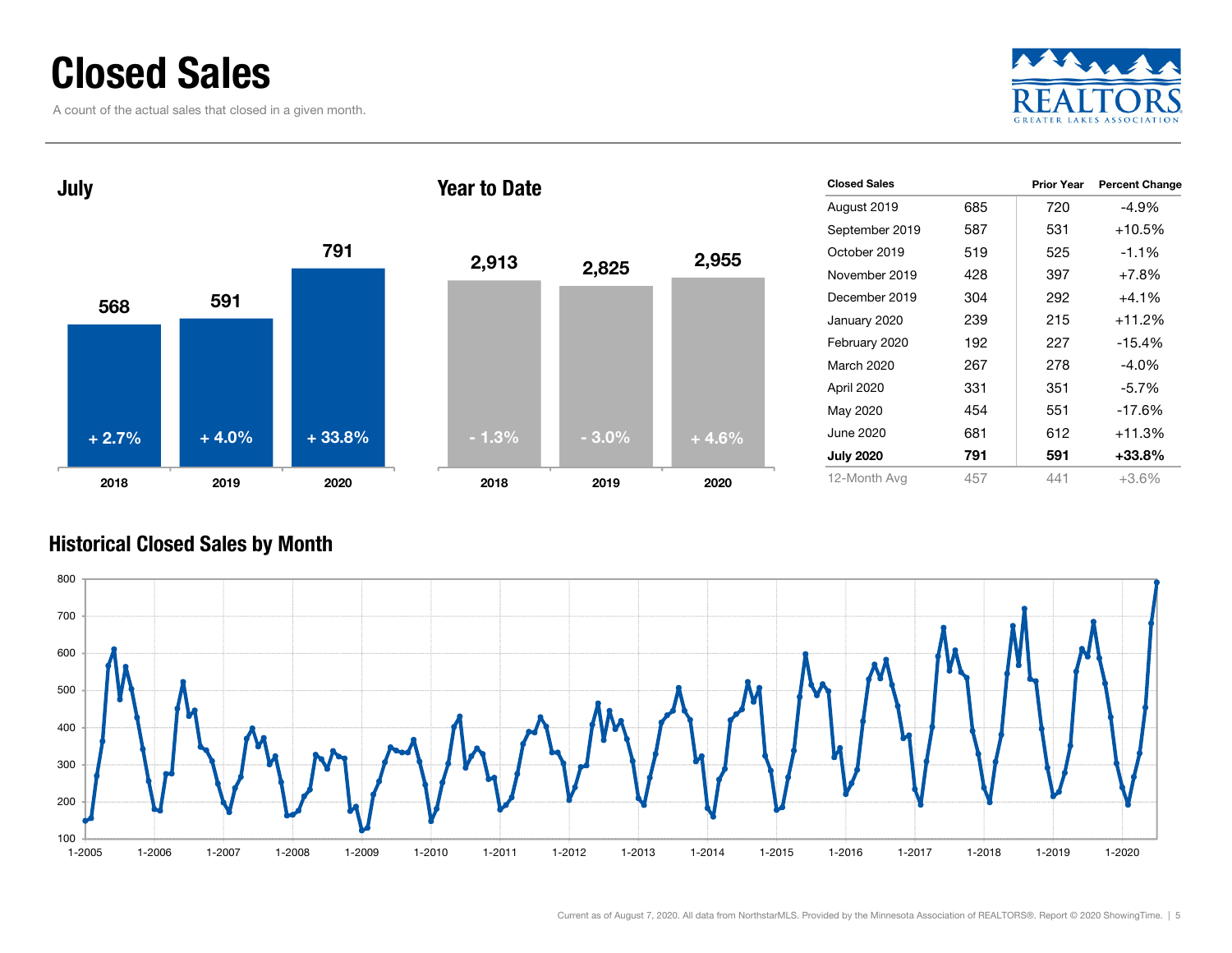### Days on Market Until Sale

Average number of days between when a property is listed and when an offer is accepted in a given month.





#### Historical Days on Market Until Sale by Month

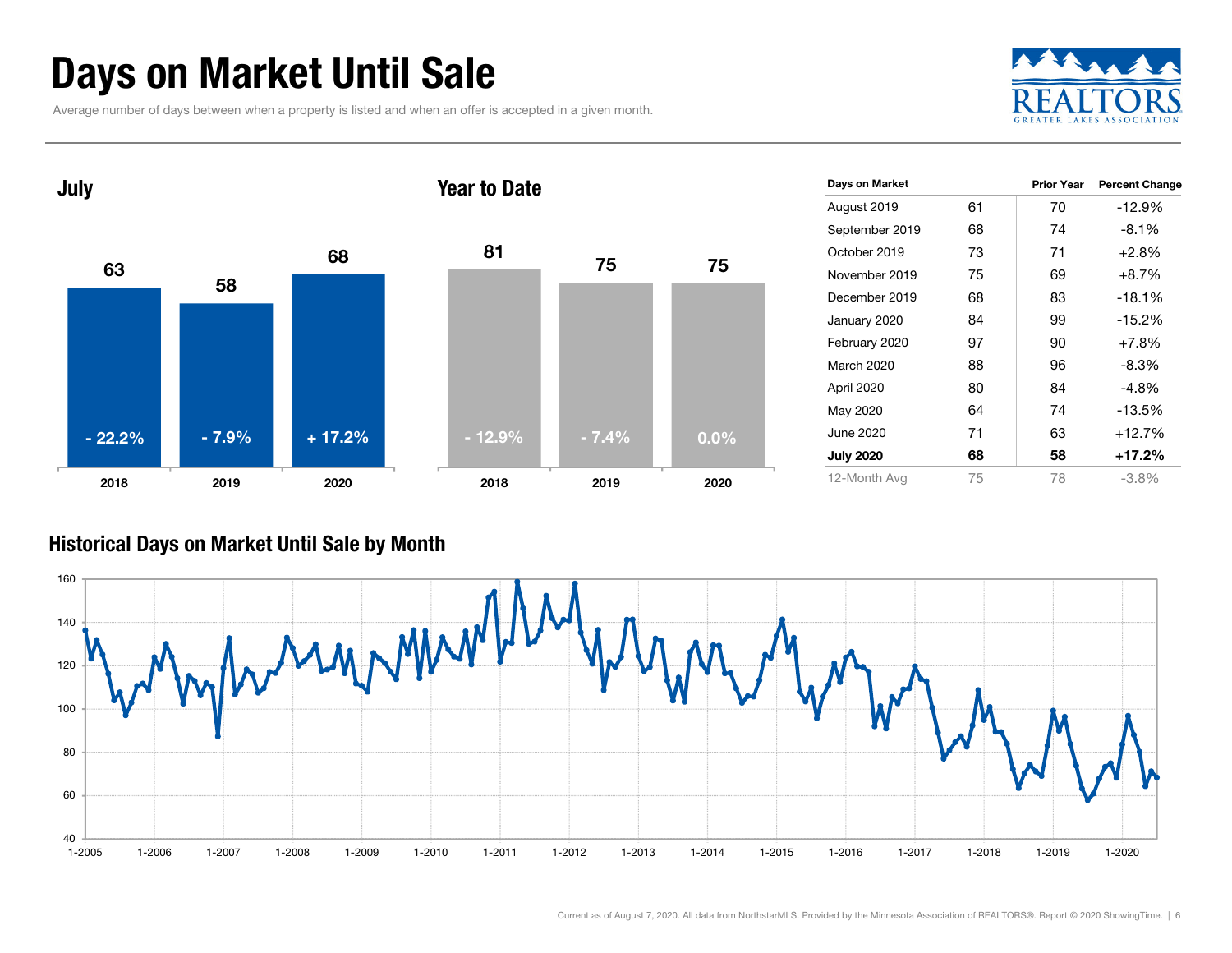### Median Sales Price

Point at which half of the sales sold for more and half sold for less, not accounting for seller concessions, in a given month.



July

#### Year to Date



| <b>Median Sales Price</b> |           | <b>Prior Year</b> |                       |
|---------------------------|-----------|-------------------|-----------------------|
|                           |           |                   | <b>Percent Change</b> |
| August 2019               | \$197,500 | \$189,500         | $+4.2%$               |
| September 2019            | \$195,000 | \$185,000         | +5.4%                 |
| October 2019              | \$203,000 | \$185,000         | $+9.7%$               |
| November 2019             | \$185,000 | \$179,450         | $+3.1%$               |
| December 2019             | \$179,950 | \$170,000         | $+5.9%$               |
| January 2020              | \$177,000 | \$171,250         | $+3.4%$               |
| February 2020             | \$178,250 | \$167,000         | $+6.7%$               |
| March 2020                | \$195,000 | \$175,000         | $+11.4%$              |
| April 2020                | \$203,000 | \$190,750         | $+6.4%$               |
| May 2020                  | \$220,000 | \$200,825         | $+9.5%$               |
| June 2020                 | \$219,000 | \$197,250         | +11.0%                |
| <b>July 2020</b>          | \$220,000 | \$207,000         | $+6.3%$               |
| 12-Month Avg              | \$197,725 | \$184.835         | $+7.0%$               |

#### Historical Median Sales Price by Month

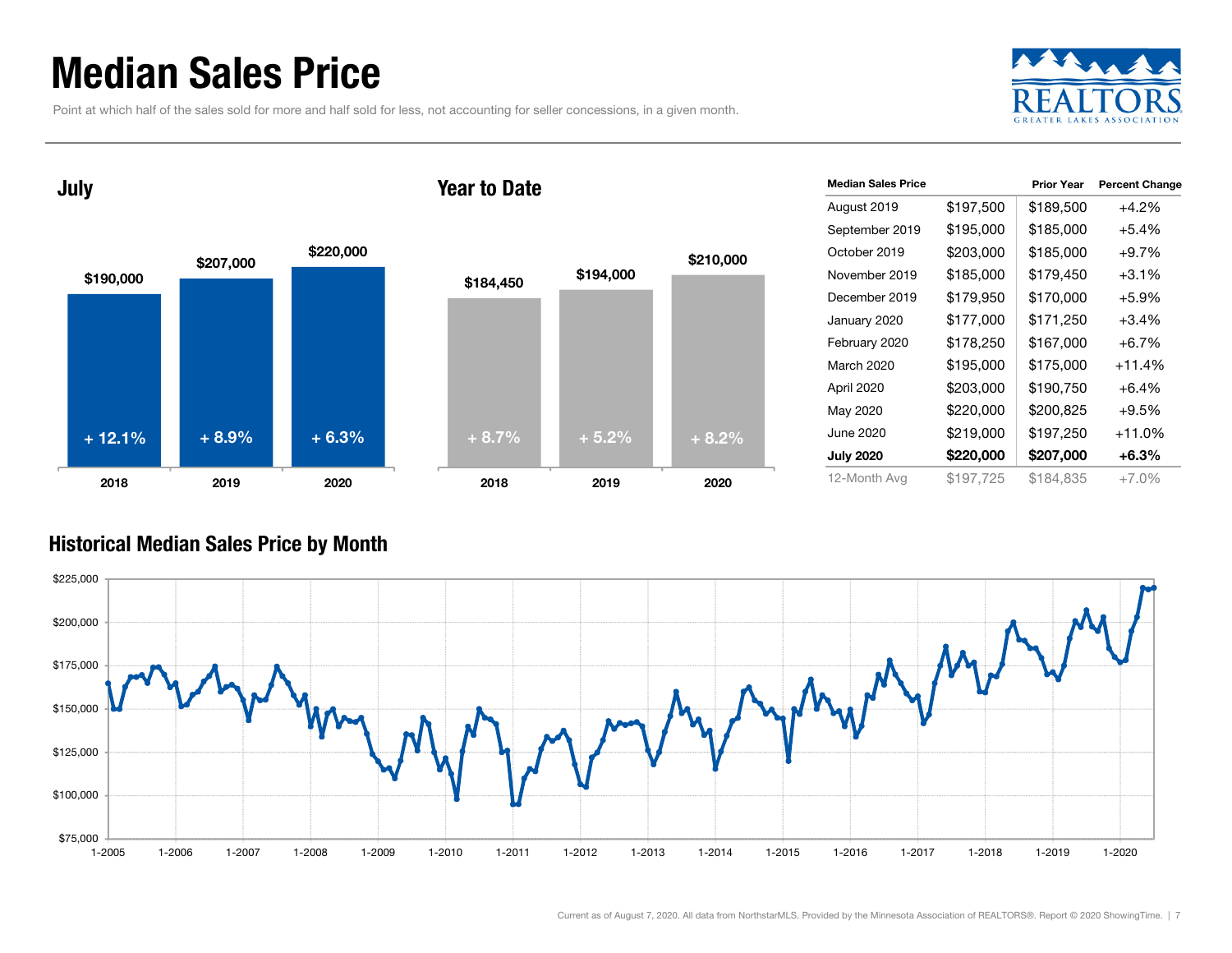### Average Sales Price

Average sales price for all closed sales, not accounting for seller concessions, in a given month.



\$228,237 \$235,145 \$278,897 2018 2019 2020 July + 16.4%

#### Year to Date



| Avg. Sales Price |           | <b>Prior Year</b> | <b>Percent Change</b> |
|------------------|-----------|-------------------|-----------------------|
| August 2019      | \$237,260 | \$233,173         | $+1.8%$               |
| September 2019   | \$242,794 | \$223,810         | $+8.5\%$              |
| October 2019     | \$247,605 | \$211,659         | +17.0%                |
| November 2019    | \$216,995 | \$219,913         | $-1.3\%$              |
| December 2019    | \$234,326 | \$199,196         | $+17.6%$              |
| January 2020     | \$208,264 | \$216,314         | $-3.7\%$              |
| February 2020    | \$213,290 | \$202,600         | $+5.3%$               |
| March 2020       | \$235,337 | \$214,046         | +9.9%                 |
| April 2020       | \$215,468 | \$214,084         | $+0.6\%$              |
| May 2020         | \$252,317 | \$230,662         | $+9.4%$               |
| June 2020        | \$250,371 | \$231,646         | +8.1%                 |
| <b>July 2020</b> | \$278,897 | \$235,145         | +18.6%                |
| 12-Month Avg     | \$236,077 | \$219,354         | $+7.6%$               |

#### Historical Average Sales Price by Month

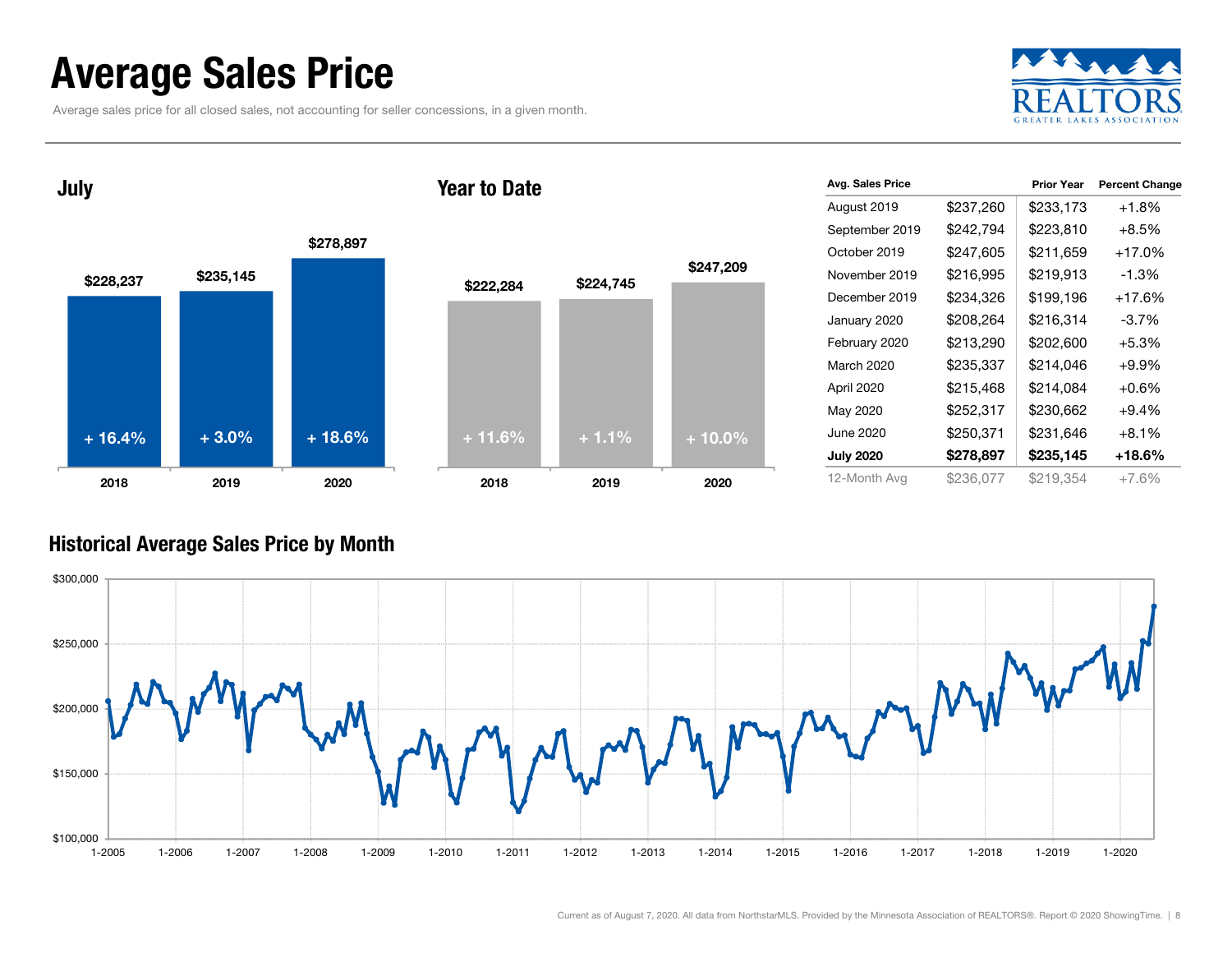### Percent of Original List Price Received

Percentage found when dividing a property's sales price by its original list price, then taking the average for all properties sold in a given month, not accounting for seller concessions.





| Pct. of Orig. Price Received |       | <b>Prior Year</b> | <b>Percent Change</b> |
|------------------------------|-------|-------------------|-----------------------|
| August 2019                  | 95.7% | 95.0%             | $+0.7%$               |
| September 2019               | 94.2% | 94.3%             | $-0.1%$               |
| October 2019                 | 94.0% | 94.0%             | 0.0%                  |
| November 2019                | 93.5% | 93.8%             | $-0.3\%$              |
| December 2019                | 94.4% | 92.7%             | $+1.8%$               |
| January 2020                 | 93.7% | 92.5%             | $+1.3%$               |
| February 2020                | 92.5% | 93.3%             | $-0.9%$               |
| March 2020                   | 95.9% | 94.5%             | $+1.5%$               |
| April 2020                   | 95.3% | 95.5%             | $-0.2\%$              |
| May 2020                     | 95.8% | 96.5%             | $-0.7%$               |
| June 2020                    | 96.3% | 96.3%             | 0.0%                  |
| <b>July 2020</b>             | 96.3% | 96.1%             | $+0.2\%$              |
| 12-Month Avg                 | 94.8% | 94.5%             | $+0.3%$               |

#### Historical Percent of Original List Price Received by Month

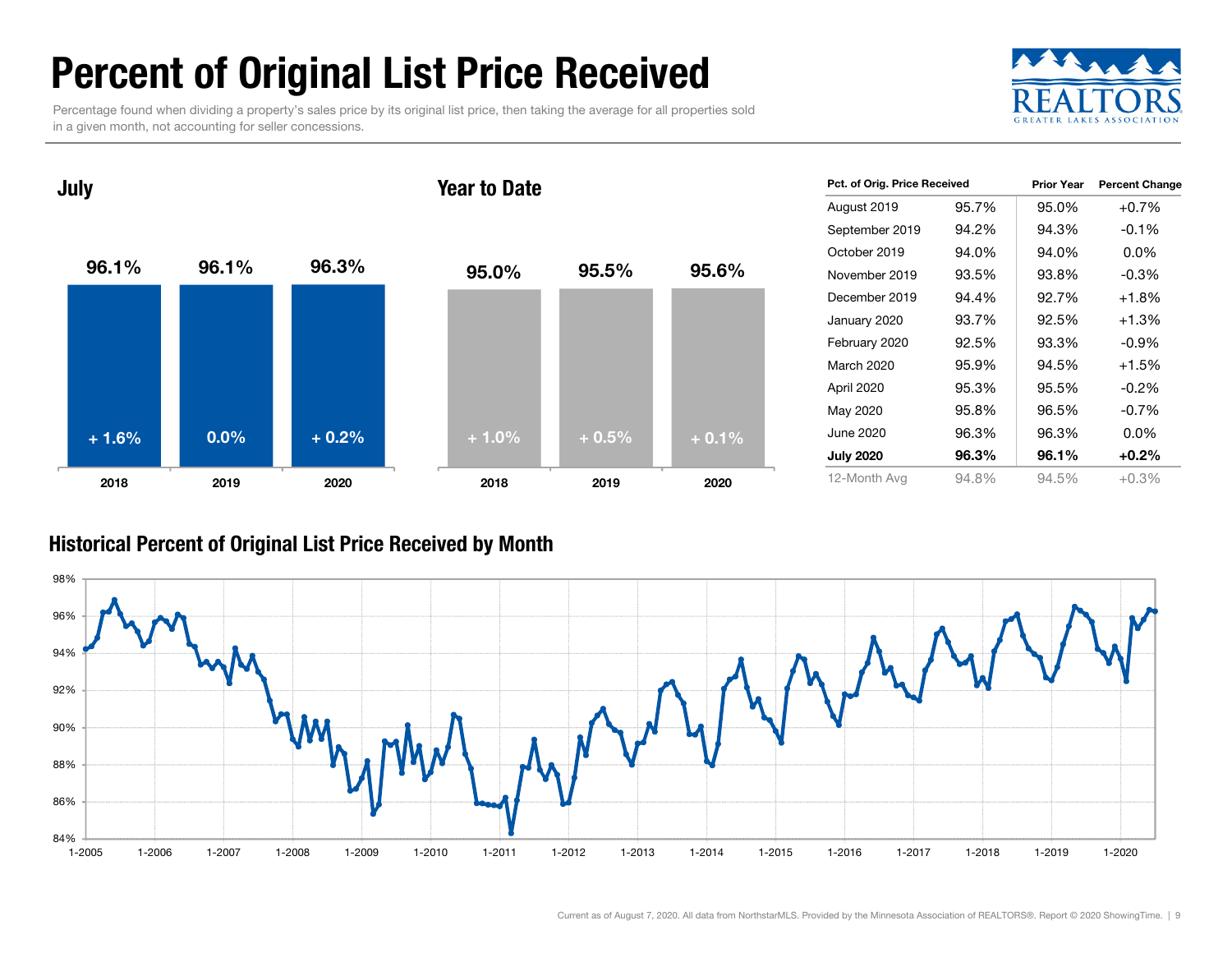## Housing Affordability Index

This index measures housing affordability for the region. For example, an index of 120 means the median household income is 120% of what is necessary to qualify for the median-priced home under prevailing interest rates. A higher number means greater affordability.





| <b>Affordability Index</b> |     | <b>Prior Year</b> | <b>Percent Change</b> |
|----------------------------|-----|-------------------|-----------------------|
| August 2019                | 147 | 137               | $+7.3%$               |
| September 2019             | 147 | 136               | $+8.1%$               |
| October 2019               | 143 | 129               | $+10.9%$              |
| November 2019              | 153 | 136               | $+12.5%$              |
| December 2019              | 157 | 155               | $+1.3%$               |
| January 2020               | 164 | 154               | $+6.5%$               |
| February 2020              | 164 | 160               | $+2.5%$               |
| <b>March 2020</b>          | 145 | 154               | -5.8%                 |
| April 2020                 | 146 | 142               | $+2.8%$               |
| May 2020                   | 134 | 135               | $-0.7\%$              |
| June 2020                  | 137 | 137               | $0.0\%$               |
| <b>July 2020</b>           | 138 | 134               | $+3.0%$               |
| 12-Month Avg               | 148 | 142               | +4.2%                 |

#### Historical Housing Affordability Index by Mont h

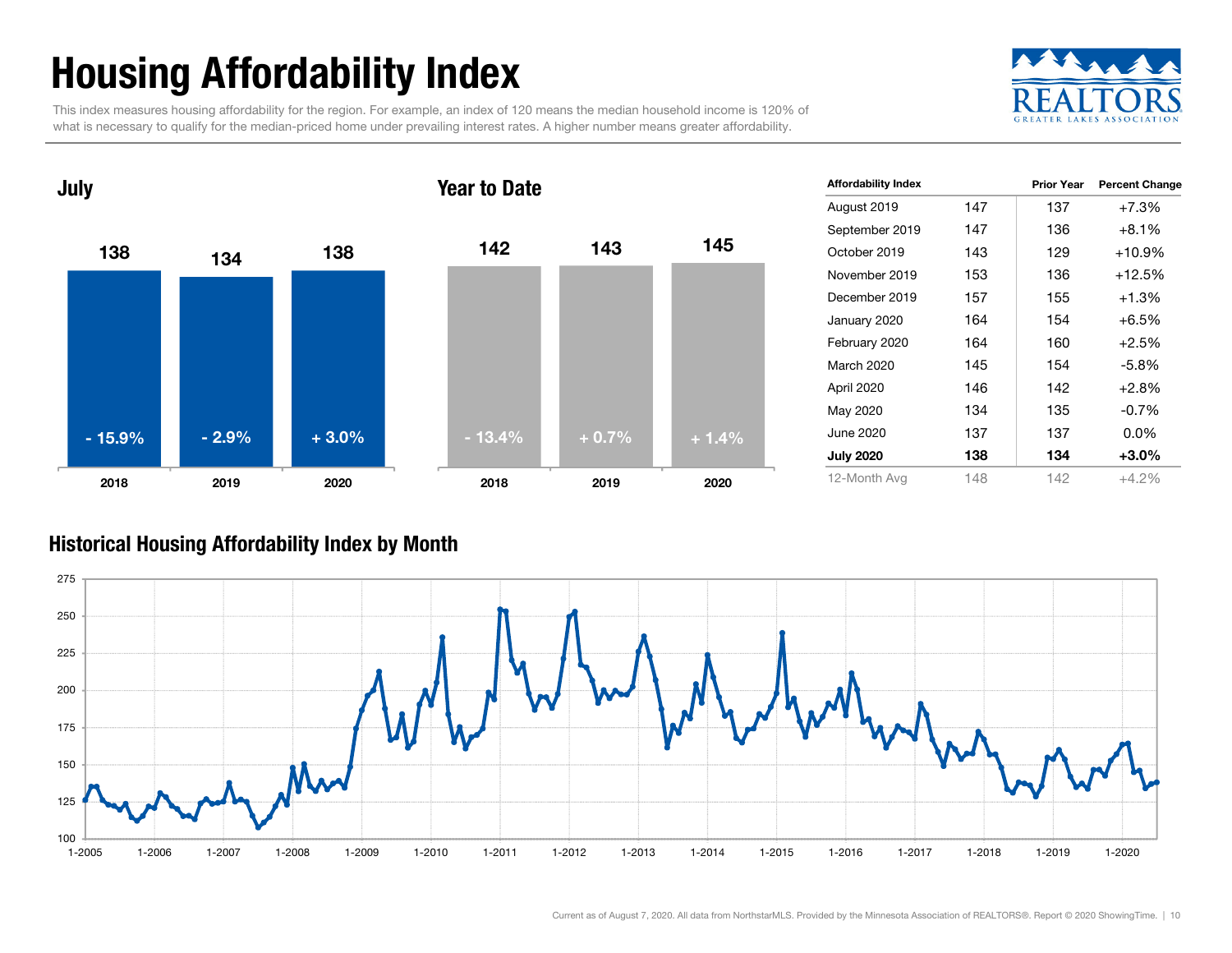### Inventory of Homes for Sale

The number of properties available for sale in active status at the end of a given month.





#### Historical Inventory of Homes for Sale by Month

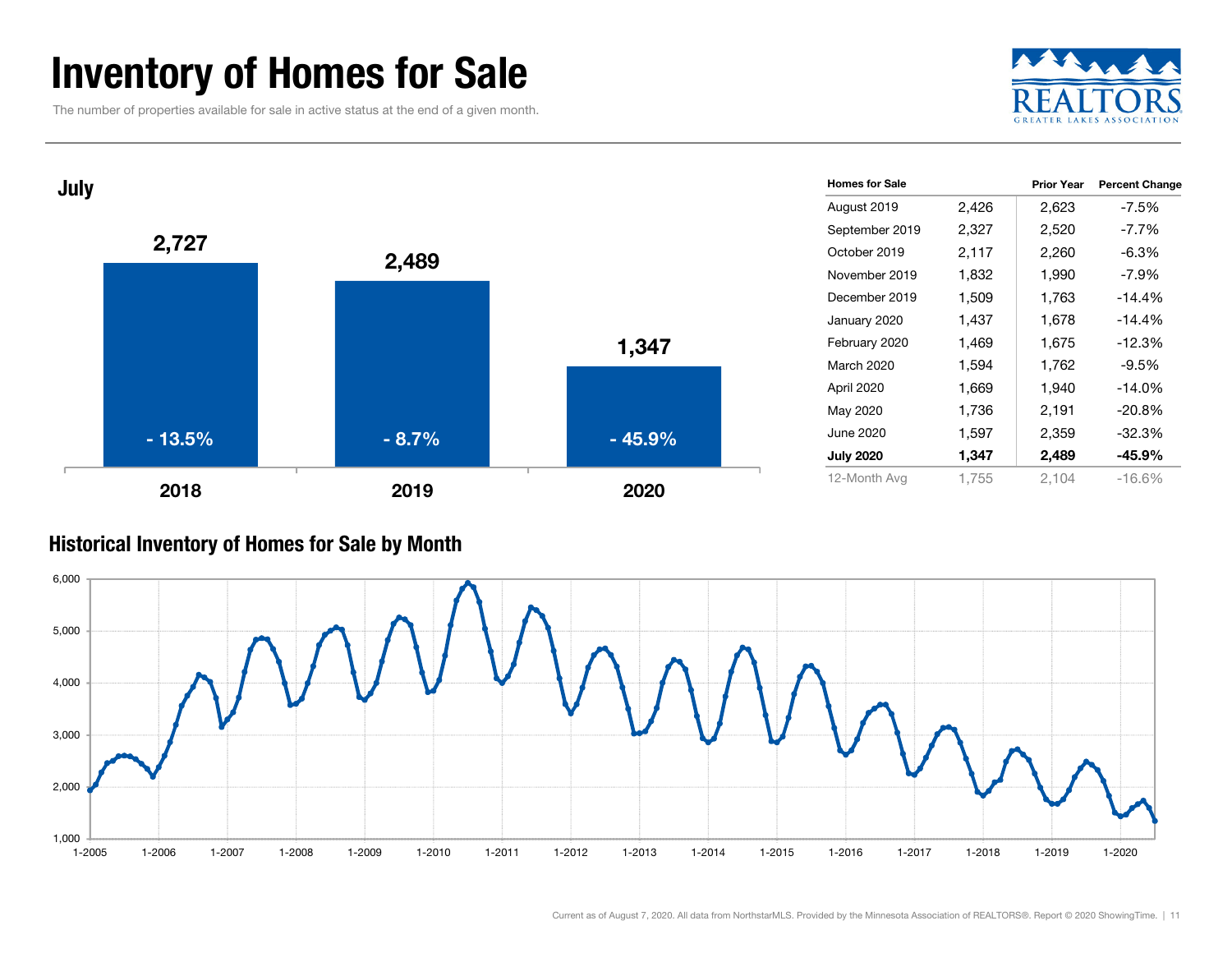### Months Supply of Inventory

The inventory of homes for sale at the end of a given month, divided by the average monthly pending sales from the last 12 months.





#### Historical Months Supply of Inventory by Month